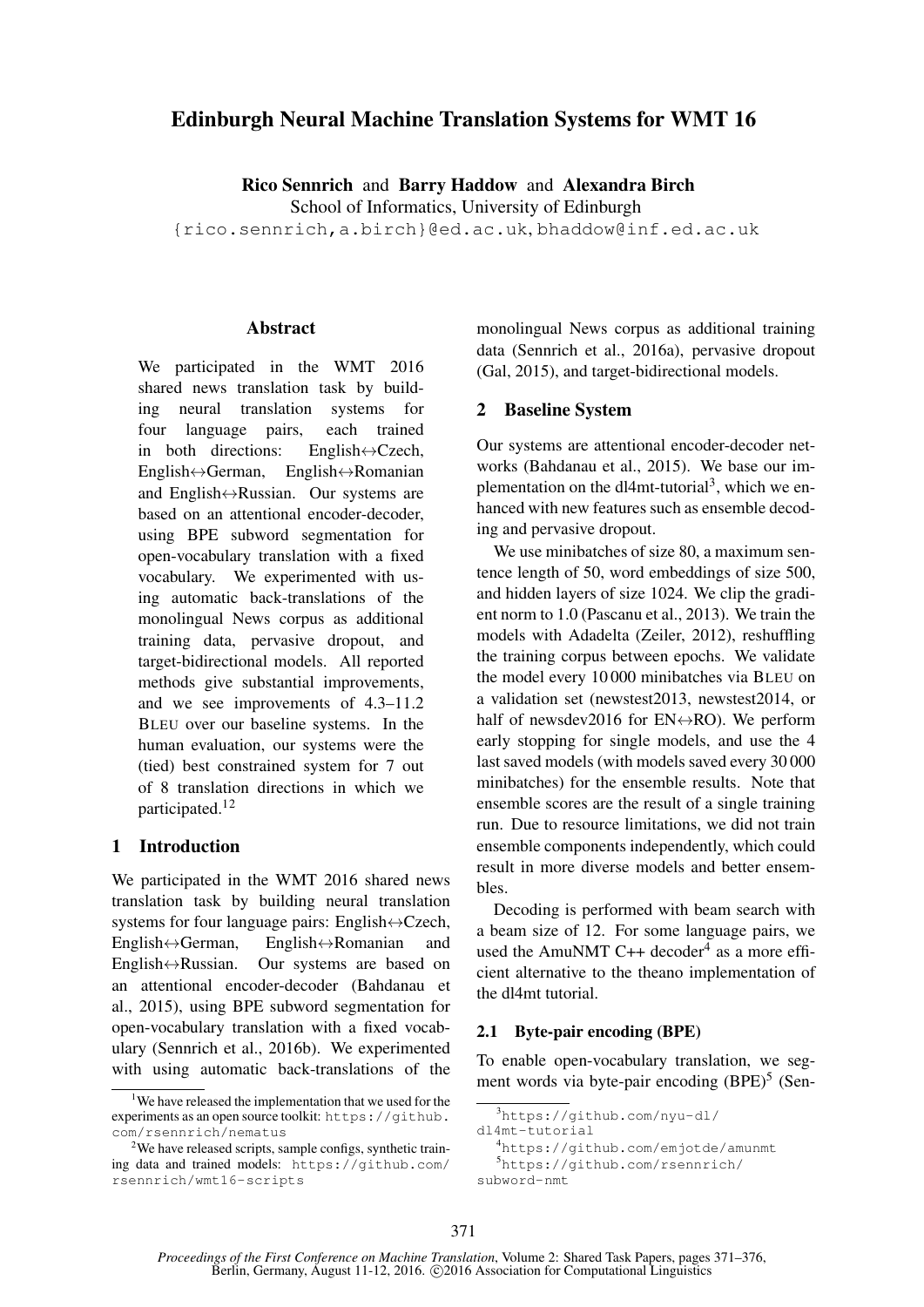nrich et al., 2016b). BPE, originally devised as a compression algorithm (Gage, 1994), is adapted to word segmentation as follows:

First, each word in the training vocabulary is represented as a sequence of characters, plus an end-of-word symbol. All characters are added to the symbol vocabulary. Then, the most frequent symbol pair is identified, and all its occurrences are merged, producing a new symbol that is added to the vocabulary. The previous step is repeated until a set number of merge operations have been learned.

BPE starts from a character-level segmentation, but as we increase the number of merge operations, it becomes more and more different from a pure character-level model in that frequent character sequences, and even full words, are encoded as a single symbol. This allows for a trade-off between the size of the model vocabulary and the length of training sequences. The ordered list of merge operations, learned on the training set, can be applied to any text to segment words into subword units that are in-vocabulary in respect to the training set (except for unseen characters).

To increase consistency in the segmentation of the source and target text, we combine the source and target side of the training set for learning BPE. For each language pair, we learn 89 500 merge operations.

# 3 Experimental Features

## 3.1 Synthetic Training Data

WMT provides task participants with large amounts of monolingual data, both in-domain and out-of-domain. We exploit this monolingual data for training as described in (Sennrich et al., 2016a). Specifically, we sample a subset of the available target-side monolingual corpora, translate it automatically into the source side of the respective language pair, and then use this synthetic parallel data for training. For example, for  $EN\rightarrow RO$ , the back-translation is performed with a RO→EN system, and vice-versa.

Sennrich et al. (2016a) motivate the use of monolingual data with domain adaptation, reducing overfitting, and better modelling of fluency. We sample monolingual data from the News Crawl corpora<sup>6</sup>, which is in-domain with respect

| type                                                                                                                                                                                                                                                                     | DE | CS RO RU |  |
|--------------------------------------------------------------------------------------------------------------------------------------------------------------------------------------------------------------------------------------------------------------------------|----|----------|--|
|                                                                                                                                                                                                                                                                          |    |          |  |
|                                                                                                                                                                                                                                                                          |    |          |  |
| parallel<br>synthetic (* -> EN) $\begin{array}{ l l } \hline 4.2 & 52.0 & 0.6 & 2.1 \\ \hline \text{synthetic} & (\text{EN} \rightarrow \ast) & 4.2 & 10.0 & 2.0 & 2.0 \\ \text{synthetic} & (\text{EN} \rightarrow \ast) & 3.6 & 8.2 & 2.3 & 2.0 \\ \hline \end{array}$ |    |          |  |

Table 1: Amount of parallel and synthetic training data (number of sentences, in millions) for EN- \* language pairs. For synthetic data, we separate the data according to whether the original monolingual language is English or not.

to the test set.

The amount of monolingual data backtranslated for each translation direction ranges from 2 million to 10 million sentences. Statistics about the amount of parallel and synthetic training data are shown in Table 1. With dl4mt, we observed a translation speed of about 200 000 sentences per day (on a single Titan X GPU).

## 3.2 Pervasive Dropout

For English↔Romanian, we observed poor performance because of overfitting. To mitigate this, we apply dropout to all layers in the network, including recurrent ones.

Previous work dropped out different units at each time step. When applied to recurrent connections, this has the downside that it impedes the information flow over long distances, and Pham et al. (2014) propose to only apply dropout to nonrecurrent connections.

Instead, we follow the approach suggested by Gal (2015), and use the same dropout mask at each time step. Our implementation differs from the recommendations by Gal (2015) in one respect: we also drop words at random, but we do so on a token level, not on a type level. In other words, if a word occurs multiple times in a sentence, we may drop out any number of its occurrences, and not just none or all.

In our English↔Romanian experiments, we drop out full words (both on the source and target side) with a probability of 0.1. For all other layers, the dropout probability is set to 0.2.

### 3.3 Target-bidirectional Translation

We found that during decoding, the model would occasionally assign a high probability to words based on the target context alone, ignoring the

 ${}^{6}$ Due to recency effects, we expect last year's corpus to be most relevant, and sampled from News Crawl 2015 for EN-RO, EN-RU and EN-CS; for EN-DE, we re-used data from

<sup>(</sup>Sennrich et al., 2016a), which was randomly sampled from News Crawl 2007–2014.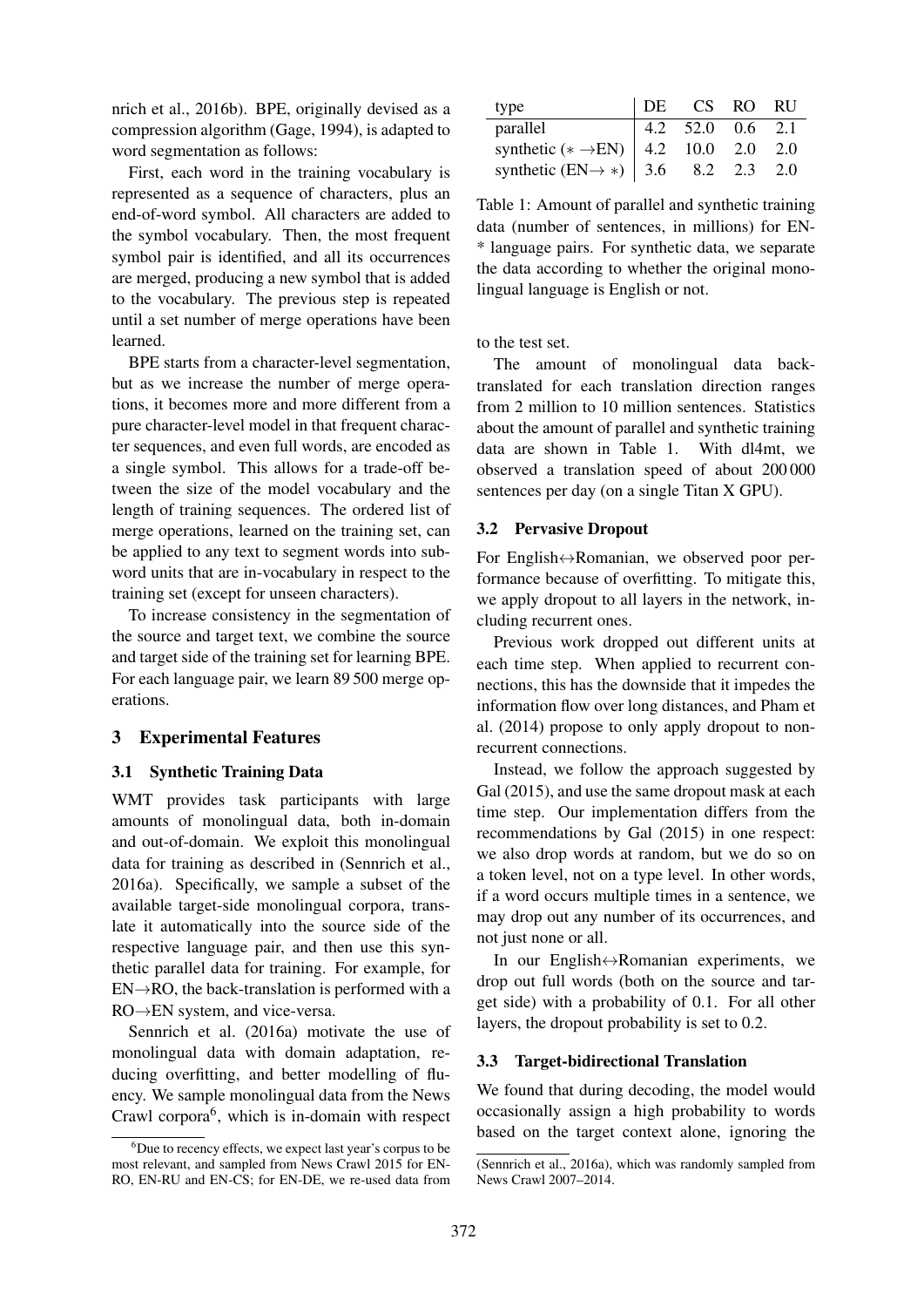| system         | $EN\rightarrow DE$ |           | $DE\rightarrow EN$ |      |
|----------------|--------------------|-----------|--------------------|------|
|                | dev                | test      | dev                | test |
| baseline       |                    | 22.4 26.8 | 26.4               | 28.5 |
| +synthetic     |                    | 25.8 31.6 | 29.9               | 36.2 |
| +ensemble      |                    | 27.5 33.1 | 31.5               | 37.5 |
| +r2l reranking |                    | 28.1 34.2 | 32.1 38.6          |      |

Table 2: English $\leftrightarrow$ German translation results (BLEU) on dev (newstest2015) and test (newstest2016). Submitted system in bold.

source sentence. We speculate that this is an instance of the label bias problem (Lafferty et al., 2001).

To mitigate this problem, we experiment with training separate models that produce the target text from right-to-left (r2l), and re-scoring the nbest lists that are produced by the main (left-toright) models with these r2l models. Since the right-to-left model will see a complementary target context at each time step, we expect that the averaged probabilities will be more robust. In parallel to our experiments, this idea was published by Liu et al. (2016).

We increase the size of the n-best-list to 50 for the reranking experiments.

A possible criticism of the l-r/r-l reranking approach is that the gains actually come from adding diversity to the ensemble, since we are now using two independent runs. However experiments in (Liu et al., 2016) show that a l-r/r-l reranking systems is stronger than an ensemble created from two independent l-r runs.

#### 4 Results

### 4.1 English↔German

Table 2 shows results for English $\leftrightarrow$ German. We observe improvements of 3.4–5.7 BLEU from training with a mix of parallel and synthetic data, compared to the baseline that is only trained on parallel data. Using an ensemble of the last 4 checkpoints gives further improvements (1.3–1.7 BLEU). Our submitted system includes reranking of the 50-best output of the left-to-right model with a right-to-left model – again an ensemble of the last 4 checkpoints – with uniform weights. This yields an improvements of 0.6–1.1 BLEU.

#### 4.2 English $\leftrightarrow$ Czech

For English→Czech, we trained our baseline model on the complete WMT16 parallel training set (including CzEng 1.6pre (Bojar et al., 2016)), until we observed convergence on our heldout set (newstest2014). This took approximately 1M minibatches, or 3 weeks. Then we continued training the model on a new parallel corpus, comprising 8.2M sentences back-translated from the Czech monolingual news2015, 5 copies of news-commentary v11, and 9M sentences sampled from Czeng 1.6pre. The model used for backtranslation was a neural MT model from earlier experiments, trained on WMT15 data. The training on this synthetic mix continued for a further 400,000 minibatches.

The right-left model was trained using a similar process, but with the target side of the parallel corpus reversed prior to training. The resulting model had a slightly lower BLEU score on the dev data than the standard left-right model. We can see in Table 3 that back-translation improves performance by 2.2–2.8 BLEU, and that the final system (+r2l reranking) improves by 0.7–1.0 BLEU on the ensemble of 4, and 4.3–4.9 on the baseline.

For Czech→English the training process was similar to the above, except that we created the synthetic training data (back-translated from samples of news2015 monolingual English) in batches of 2.5M, and so were able to observe the effect of increasing the amount of synthetic data. After training a baseline model on all the WMT16 parallel set, we continued training with a parallel corpus consisting of 2 copies of the 2.5M sentences of back-translated data, 5 copies of newscommentary v11, and a matching quantity of data sampled from Czeng 1.6pre. After training this to convergence, we restarted training from the baseline model using 5M sentences of back-translated data, 5 copies of news-commentary v11, and a matching quantity of data sampled from Czeng 1.6pre. We repeated this with 7.5M sentences from news2015 monolingual, and then with 10M sentences of news2015. The back-translations were, as for English→Czech, created with an earlier NMT model trained on WMT15 data. Our final Czech→English was an ensemble of 8 systems – the last 4 save-points of the 10M synthetic data run, and the last 4 save-points of the 7.5M run. We show this as ensemble8 in Table 3, and the +synthetic results are on the last (i.e. 10M) synthetic data run.

We also show in Table 4 how increasing the amount of back-translated data affects the results.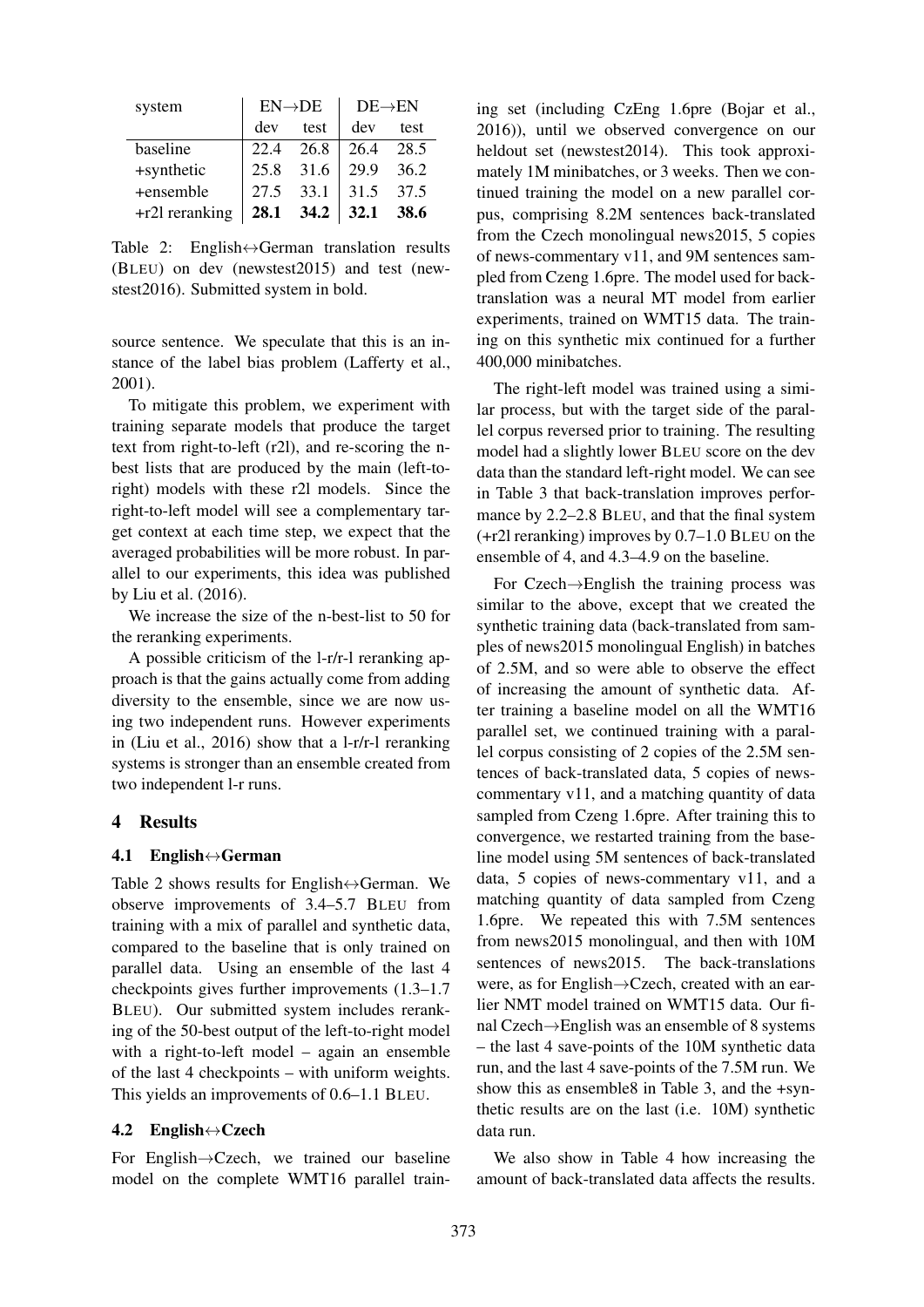| system           | $EN \rightarrow CS$ |      | $CS\rightarrow EN$ |      |
|------------------|---------------------|------|--------------------|------|
|                  | dev                 | test | dev                | test |
| baseline         | 18.5                | 20.9 | 23.8               | 25.3 |
| +synthetic       | 20.7                | 23.7 | 27.2               | 30.1 |
| +ensemble        | 22.1                | 24.8 | 28.6               | 31.0 |
| +ensemble8       |                     |      | <b>29.0</b>        | 31.4 |
| $+r2l$ reranking | 22.8                | 25.8 |                    |      |

Table 3: English $\leftrightarrow$ Czech translation results (BLEU) on dev (newstest2015) and test (newstest2016). Submitted system in bold.

| system            | best single |      | ensemble4 |      |
|-------------------|-------------|------|-----------|------|
|                   | dev         | test | dev       | test |
| baseline          | 23.8        | 25.3 | 25.5      | 26.8 |
| $+2.5M$ synthetic | 26.7        | 29.4 | 27.7      | 30.4 |
| +5M synthetic     | 27.2        | 29.3 | 28.2      | 30.4 |
| +7.5M synthetic   | 27.2        | 29.7 | 28.4      | 30.8 |
| $+10M$ synthetic  | 27.2 30.1   |      | 28.6      | 31.0 |

Table 4: Czech→English translation results (BLEU) on dev (newstest2015) and test (newstest2016), after continued training with increasing amounts of back-translated synthetic data. For each row, training was continued from the baseline model until convergence.

We see that most of the gain from back-translation comes with the first batch, but increasing the amount of back-translated data does gradually improve performance.

#### 4.3 English↔Romanian

The results of our English↔Romanian experiments are shown in Table 5. This language pair has the smallest amount of parallel training data, and we found dropout to be very effective, yielding improvements of 4–5 BLEU. 7

We found that the use of diacritics was inconsistent in the Romanian training (and development) data, so for Romanian→English we removed diacritics from the Romanian source side, obtaining improvements of 1.3–1.4 BLEU.

Synthetic training data gives improvements of 4.1–5.1 BLEU. for English→Romanian, we found that the best single system outperformed the ensemble of the last 4 checkpoints on dev, and we thus submitted the best single system as primary

| system             | $EN\rightarrow RO$ |      | $RO \rightarrow EN$ |      |
|--------------------|--------------------|------|---------------------|------|
|                    | dev                | test | dev                 | test |
| baseline           | 20.2               | 19.2 | 23.6                | 22.7 |
| +dropout           | 24.2               | 23.9 | 28.7                | 27.8 |
| +remove diacritics |                    |      | 30.0                | 29.2 |
| +synthetic         | 29.3               | 28.1 | 34.8                | 33.3 |
| +ensemble          |                    | 28.2 | 35.3                | 33.9 |

Table 5: English↔Romanian translation results (BLEU) on dev (newsdev2016), and test (newstest2016). Submitted system in bold.

| system     | $EN \rightarrow R U$ |                  | $RU\rightarrow EN$                                                    |      |
|------------|----------------------|------------------|-----------------------------------------------------------------------|------|
|            | dev                  | test             | dev                                                                   | test |
| baseline   | 21.3 20.3            |                  | $\begin{array}{ c c c c c } \hline 22.7 & 22.5 \\ \hline \end{array}$ |      |
| +synthetic | 25.8 24.3            |                  | 27.1                                                                  | 26.9 |
| +ensemble  |                      | $27.0\quad 26.0$ | 28.3                                                                  | 28.0 |

Table 6: English $\leftrightarrow$ Russian translation results (BLEU) on dev (newstest2015) and test (newstest2016). Submitted system in bold.

system.

#### 4.4 English↔Russian

For English↔Russian, we cannot effectively learn BPE on the joint vocabulary because alphabets differ. We thus follow the approach described in (Sennrich et al., 2016b), first mapping the Russian text into Latin characters via ISO-9 transliteration, then learning the BPE operations on the concatenation of the English and latinized Russian training data, then mapping the BPE operations back into Cyrillic alphabet. We apply the Latin BPE operations to the English data (training data and input), and both the Cyrillic and Latin BPE operations to the Russian data.

Translation results are shown in Table 6. As for the other language pairs, we observe strong improvements from synthetic training data (4–4.4 BLEU). Ensembles yield another 1.1–1.7 BLEU.

### 5 Shared Task Results

Table 7 shows the ranking of our submitted systems at the WMT16 shared news translation task. Our submissions are ranked (tied) first for 5 out of 8 translation directions in which we participated:  $EN \leftrightarrow CS$ ,  $EN \leftrightarrow DE$ , and  $EN \rightarrow RO$ . They are also the (tied) best constrained system for EN→RU and RO→EN, or 7 out of 8 translation directions in total.

<sup>&</sup>lt;sup>7</sup>We also tested dropout for  $EN\rightarrow DE$  with 8 million sentence pairs of training data, but found no improvement after 10 days of training. We speculate that dropout could still be helpful for datasets of this size with longer training times and/or larger networks.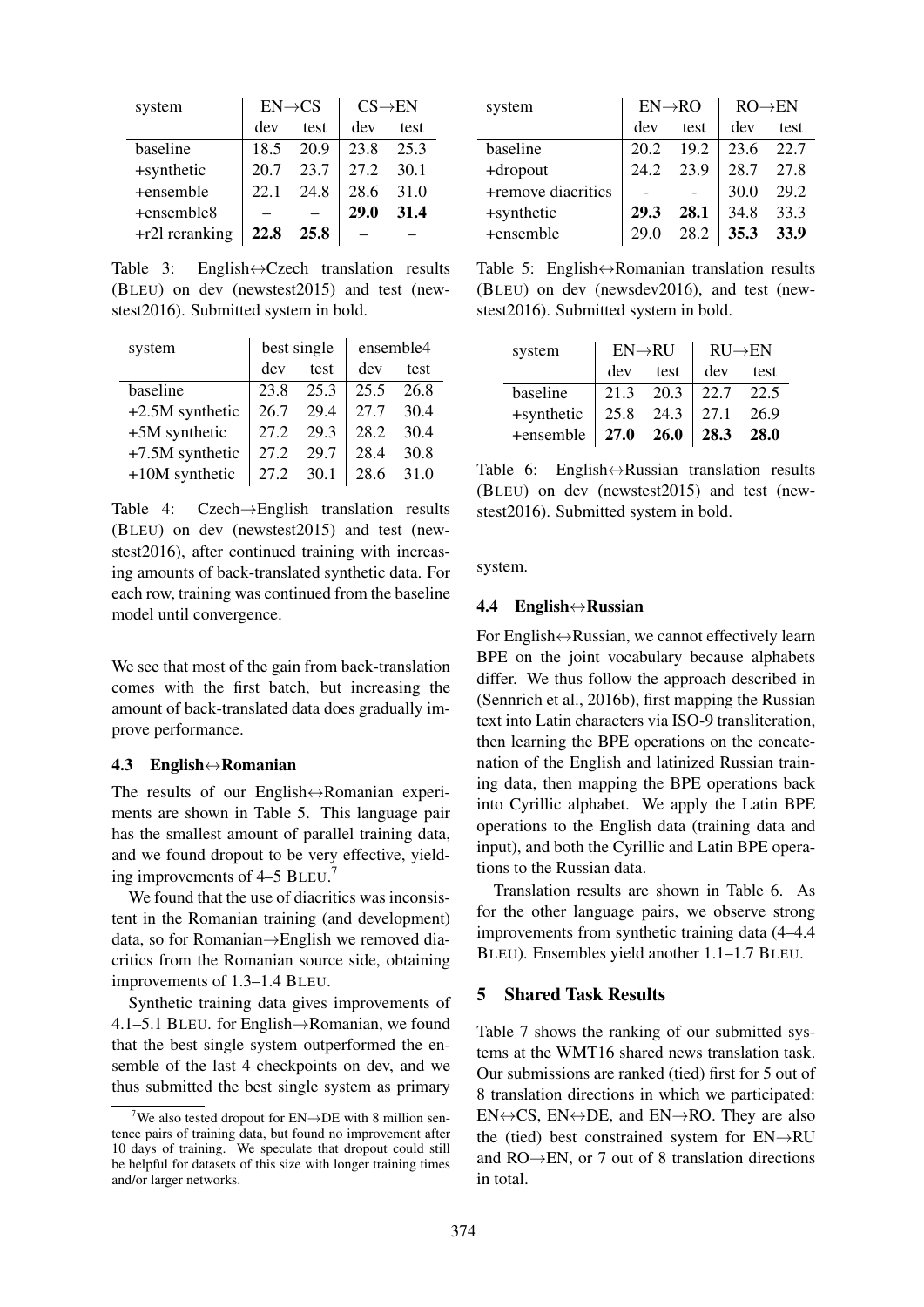| direction           | <b>BLEU</b> rank  | human rank   |         |
|---------------------|-------------------|--------------|---------|
| $EN \rightarrow CS$ | $1 \text{ of } 9$ | $\mathbf{1}$ | of $20$ |
| $EN\rightarrow DE$  | 1 of 11           | 1            | of $15$ |
| $EN\rightarrow RO$  | 2 of 10           | $1 - 2$      | of 12   |
| $EN\rightarrow RU$  | $1 \text{ of } 8$ | $2 - 5$      | of 12   |
| $CS\rightarrow EN$  | $1 \text{ of } 4$ | $\mathbf{1}$ | of $12$ |
| $DE \rightarrow EN$ | $1$ of 6          | $\mathbf{1}$ | of $10$ |
| $RO \rightarrow EN$ | $2 \text{ of } 5$ | 2            | of 7    |
| $RU \rightarrow EN$ | $3$ of 6          | 5            | of 10   |

Table 7: Automatic (BLEU) and human ranking of our submitted systems (uedin-nmt) at WMT16 shared news translation task. Automatic rankings are taken from http://matrix.statmt. org , only considering primary systems. Human rankings include anonymous online systems, and for  $EN \leftrightarrow CS$ , systems from the tuning task.

Our models are also used in QT21-HimL-SysComb (Peter et al., 2016), ranked 1–2 for EN→RO, and in AMU-UEDIN (Junczys-Dowmunt et al., 2016), ranked 2–3 for EN→RU, and  $1-2$  for RU $\rightarrow$ EN.

### 6 Conclusion

We describe Edinburgh's neural machine translation systems for the WMT16 shared news translation task. For all translation directions, we observe large improvements in translation quality from using synthetic parallel training data, obtained by back-translating in-domain monolingual target-side data. Pervasive dropout on all layers was used for English↔Romanian, and gave substantial improvements. For English↔German and English→Czech, we trained a right-to-left model with reversed target side, and we found reranking the system output with these reversed models helpful.

#### Acknowledgments

This project has received funding from the European Union's Horizon 2020 research and innovation programme under grant agreements 645452 (QT21), 644333 (TraMOOC) and 644402 (HimL).

## References

Dzmitry Bahdanau, Kyunghyun Cho, and Yoshua Bengio. 2015. Neural Machine Translation by Jointly Learning to Align and Translate. In *Proceedings of the International Conference on Learning Representations (ICLR)*.

- Ondřej Bojar, Ondřej Dušek, Tom Kocmi, Jindřich Libovický, Michal Novák, Martin Popel, Roman Sudarikov, and Dušan Variš. 2016. CzEng 1.6: Enlarged Czech-English Parallel Corpus with Processing Tools Dockered. In *Text, Speech and Dialogue: 19th International Conference, TSD 2016, Brno, Czech Republic, September 12-16, 2016, Proceedings*. Springer Verlag, September 12-16. In press.
- Philip Gage. 1994. A New Algorithm for Data Compression. *C Users J.*, 12(2):23–38, February.
- Yarin Gal. 2015. A Theoretically Grounded Application of Dropout in Recurrent Neural Networks. *ArXiv e-prints*.
- Marcin Junczys-Dowmunt, Tomasz Dwojak, and Rico Sennrich. 2016. The AMU-UEDIN Submission to the WMT16 News Translation Task: Attentionbased NMT Models as Feature Functions in Phrasebased SMT. In *Proceedings of the First Conference on Machine Translation (WMT16)*, Berlin, Germany.
- John D. Lafferty, Andrew McCallum, and Fernando C. N. Pereira. 2001. Conditional Random Fields: Probabilistic Models for Segmenting and Labeling Sequence Data. In *Proceedings of the Eighteenth International Conference on Machine Learning*, pages 282–289, San Francisco, CA, USA. Morgan Kaufmann Publishers Inc.
- Lemao Liu, Masao Utiyama, Andrew Finch, and Eiichiro Sumita. 2016. Agreement on Targetbidirectional Neural Machine Translation . In *NAACL HLT 16*, San Diego, CA.
- Razvan Pascanu, Tomas Mikolov, and Yoshua Bengio. 2013. On the difficulty of training recurrent neural networks. In *Proceedings of the 30th International Conference on Machine Learning, ICML 2013*, pages 1310–1318, , Atlanta, GA, USA.
- Jan-Thorsten Peter, Tamer Alkhouli, Hermann Ney, Matthias Huck, Fabienne Braune, Alexander Fraser, Aleš Tamchyna, Ondřej Bojar, Barry Haddow, Rico Sennrich, Frédéric Blain, Lucia Specia, Jan Niehues, Alex Waibel, Alexandre Allauzen, Lauriane Aufrant, Franck Burlot, Elena Knyazeva, Thomas Lavergne, François Yvon, and Marcis Pinnis. 2016. The QT21/HimL Combined Machine Translation System. In *Proceedings of the First Conference on Machine Translation (WMT16)*, Berlin, Germany.
- Vu Pham, Théodore Bluche, Christopher Kermorvant, and Jérôme Louradour. 2014. Dropout Improves Recurrent Neural Networks for Handwriting Recognition. In *14th International Conference on Frontiers in Handwriting Recognition, ICFHR 2014, Crete, Greece, September 1-4, 2014*, pages 285–290.
- Rico Sennrich, Barry Haddow, and Alexandra Birch. 2016a. Improving Neural Machine Translation Models with Monolingual Data. In *Proceedings*